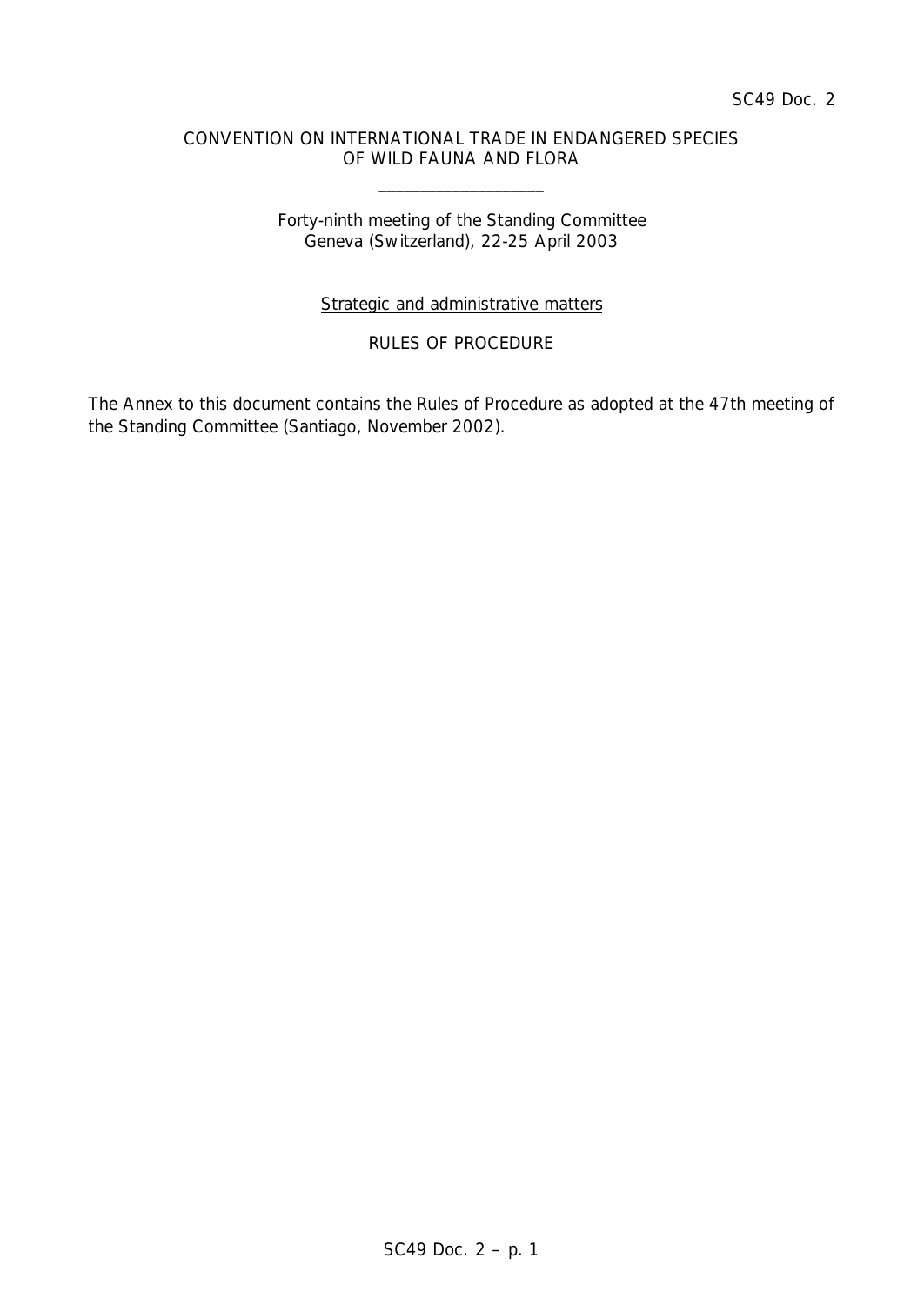# **Rules of Procedure of the Standing Committee**

(adopted at the 47th meeting, Santiago, November 2002)

### **Representation and attendance**

#### Rule 1

Each member of the Standing Committee shall be entitled to be represented at meetings of the Committee by a Representative and an Alternate Representative. Each member shall also designate a person with whom communications regarding the work of the Committee should be conducted between meetings of the Committee and an alternate.

# Rule 2

If a regional member is not represented at a meeting, its alternate member shall be entitled to represent the region.

## Rule 3

The Representative shall exercise the voting right of a member or alternate member. In his/her absence, the Alternate Representative shall act in his/her place. Only members or alternate members representing the six regions shall have the right to vote, except in the case of a tie vote when the Depositary Government shall have the right to vote to break the tie.

#### Rule 4

Parties not members of the Committee shall be entitled to be represented at meetings of the Committee by observers who shall have the right to participate but not to vote.

#### Rule 5

The United Nations, its specialized agencies, the International Atomic Energy Agency, as well as any State not a Party to the Convention may be represented at the meeting by observers who shall have the right to participate in meetings of the Committee but not to vote.

#### Rule 6

1. The Chairman may, after consultation with members of the Standing Committee and the Secretariat, invite any person or any body or agency technically qualified in protection, conservation or management of wild fauna and flora to be represented at meetings of the Committee by observers. These observers shall have the right to participate only during the discussion of specific agenda items determined by the Committee, but not to vote. However, the right of any such observer to participate shall be withdrawn if so agreed by the Committee.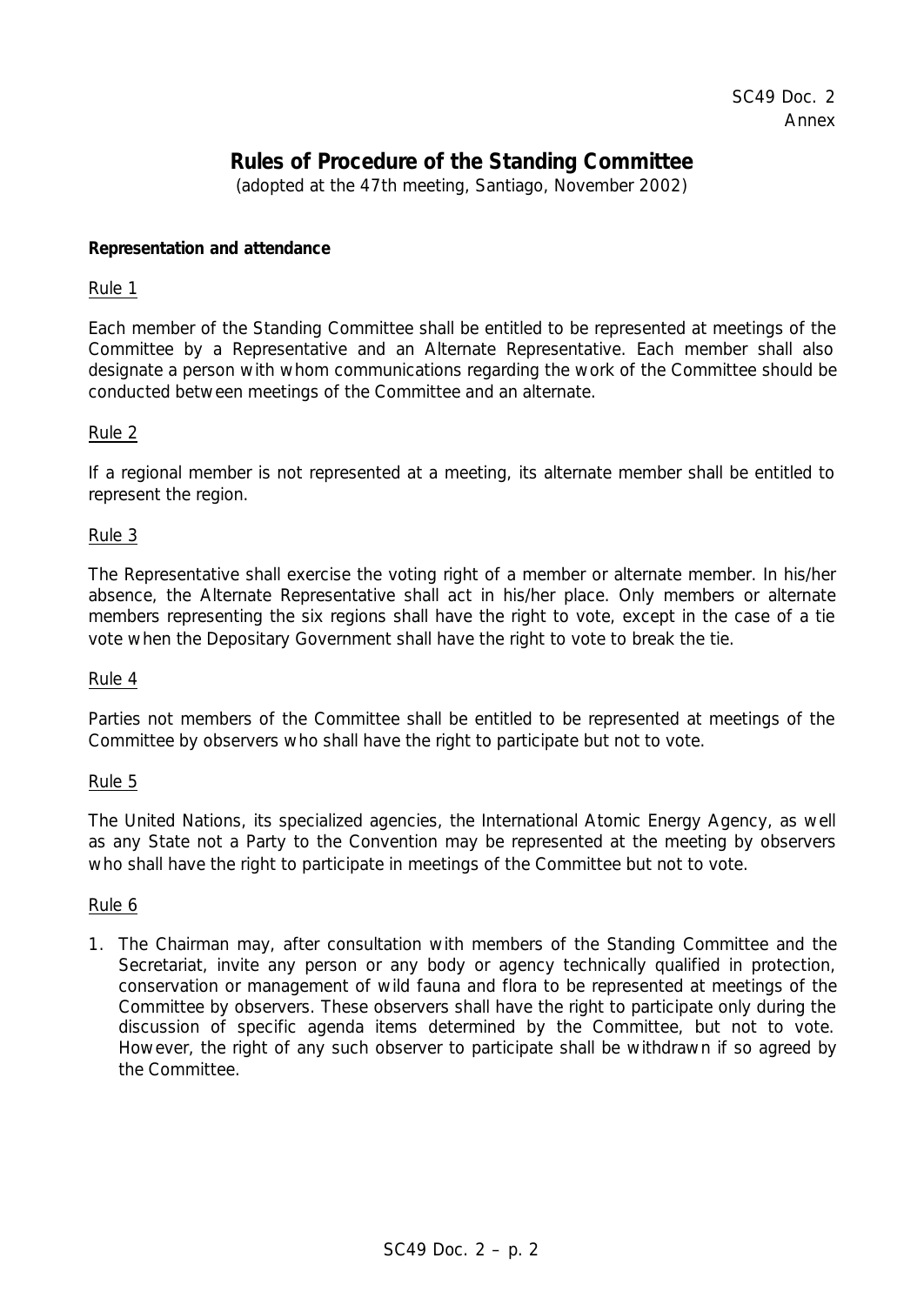2. Any person or body wishing to participate in a meeting of the Committee in accordance with paragraph 1 shall submit a request to the Secretariat at least one month before the meeting, or in the case of an emergency meeting at least seven days prior to that meeting. This request shall be accompanied by relevant information with regard to the technical qualifications of the person or body and proof of the approval of the State in which the body is located. The Secretariat shall forward this request and relevant information to the Chairman and the members of the Committee.

## **Credentials**

### Rule 7

The Representative or, in his/her absence, the Alternate Representative of a member shall, before exercising the voting rights of the member at a meeting have been granted powers by or on behalf of a proper authority enabling him or her to represent the member at the meeting.

#### Rule 8

Any observer representing a Party or an organization in a meeting, shall have been granted powers by or on behalf of a proper authority enabling him or her to represent the Party or organization.

## Rule 9

The credentials required under Rules 7 and 8 shall be presented to the Secretariat of the Convention in one of the working languages of the Convention. The Secretariat shall review the credentials and report to the Committee at the earliest opportunity, indicating whether credentials have been presented for each participant and the form of the credentials received, drawing attention to any potential problems.

#### Rule 10

On the basis of the report of the Secretariat, the Committee shall decide whether to accept the credentials presented and whether any of them require further review by members of the Committee. In the latter case, a Credentials Committee of not more than three Representatives of members, or their Alternates, shall examine the credentials requiring further review and shall report thereon at the meeting. Credentials in the form of a letter from the Minister for Foreign Affairs or the Minister responsible or the Director of the Management Authority or a *note verbale* from a permanent mission may be accepted. Verifiable copies of credentials may also be accepted. Credentials shall however not be accepted if they have been signed by the person whom they accredit. Credentials may be valid for more than one meeting if this is specified in the text thereof.

#### Rule 11

Pending a decision on their credentials, representatives of members and observers may participate provisionally in the meeting.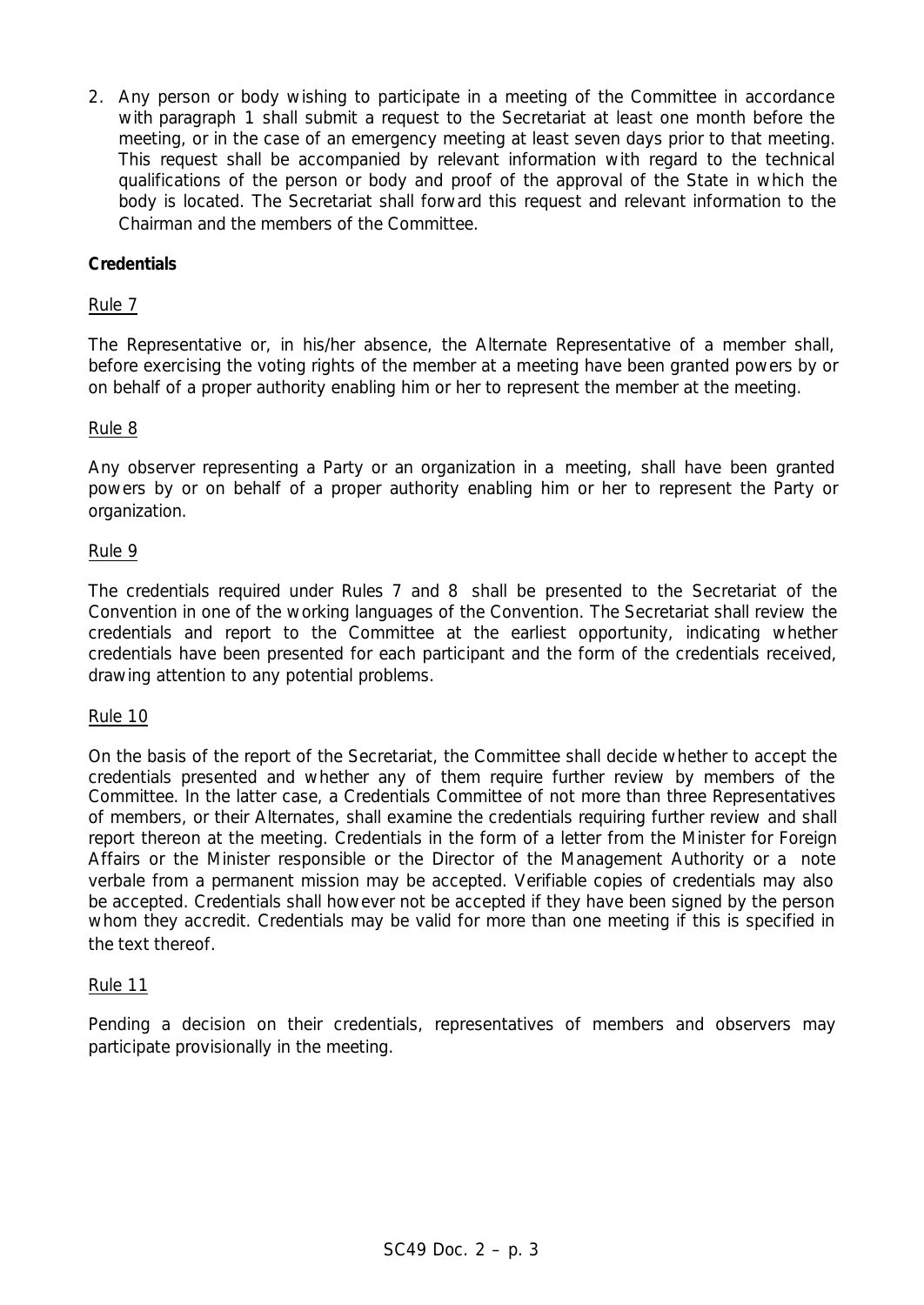# **Officers**

# Rule 12

During each regular meeting of the Conference of the Parties, the regional members of the Committee shall elect its Chairman, Vice-Chairman and Alternate Vice-Chairman from among the regional members.

### Rule 13

The Chairman shall preside at meetings of the Committee, approve the provisional agenda prepared by the Secretariat and maintain liaison with other Committees between meetings of the Committee. He/she shall represent the Committee and the Parties as required within the limits of the Committee's mandate, and shall carry out such other functions as may be entrusted to him/her by the Committee.

#### Rule 14

The Vice-Chairman and the Alternate Vice-Chairman shall assist the Chairman in his/her functions, and shall act on his/her behalf at meetings in the absence of the Chairman.

#### Rule 15

The Secretariat of the Convention shall service and act as secretary for meetings of the Committee. However, in the event of a closed session, the meeting shall provide for its own rapporteur, if needed.

#### **Meetings**

#### Rule 16

The Committee shall normally meet at least once every year.

#### Rule 17

Meetings of the Committee shall be called at the request of the Chairman or of a simple majority of the members.

#### Rule 18

The time and place of meetings shall be determined by the Chairman.

#### Rule 19

Notice of meetings shall normally be given by the Secretariat at least 75 days, and in case of emergency meetings at least 14 days, in advance of the meeting.

#### Rule 20

Documents to be considered at a meeting shall normally be provided to the Secretariat at least 60 days before the meeting where they are to be discussed.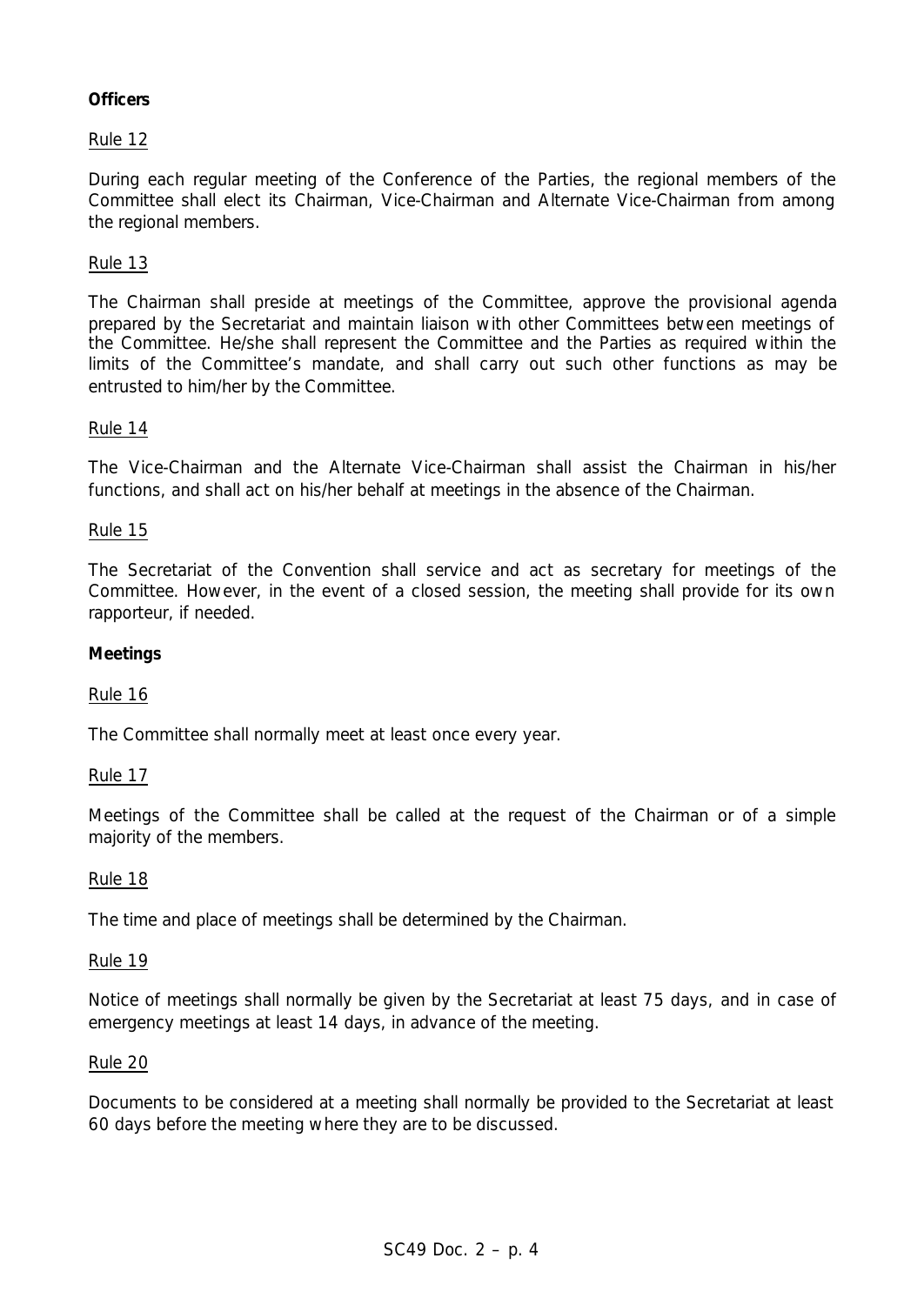#### Rule 21

All documents submitted to the Secretariat by a Party, or submitted by an observer at the request of the Chairman, shall be placed on the Secretariat's website as soon as possible after they are received in the original language in which they have been submitted. The Secretariat shall distribute printed documents for any meeting at least 45 days before the proposed date of the meeting where they are to be discussed. The documents shall be provided to all members of the Committee, to all Parties that may be directly affected by any discussion of the documents and to all Parties that have informed the Secretariat of their intention to be represented at the meeting.

#### Rule 22

A quorum for a meeting shall consist of Representatives or Alternate Representatives of seven regional members or alternate regional members from at least four regions. No decision shall be taken at a meeting in the absence of a quorum.

#### Rule 23

- 1. The right to speak shall extend to all participants whose credentials are under consideration or have been accepted, and to observers who have been admitted to the meeting in accordance with Rule 4, 5 or 6, as well as to the Secretariat.
- 2. The Chairman shall, as a general rule, call upon speakers in the order in which they signify their desire to speak and shall give precedence to the members of the Committee. Amongst observers, precedence shall be given to representatives of Parties, non-Party States, intergovernmental organizations and non-governmental organizations, in this order. However the Chairman may depart from this general rule and call on speakers in the order that he/she judges appropriate to ensure the timely progress of the debate.
- 3. Participants shall speak only if called upon by the Chairman, who may call a speaker to order if his/her remarks are not relevant to the subject under discussion.
- 4. A speaker shall not be interrupted except on a point of order. He/she may, however, with the permission of the Chairman, give way during his/her intervention to allow any other participant to request elucidation on a particular point.
- 5. The Chairman of a committee or working group may be accorded precedence for the purpose of explaining the conclusion arrived at by that committee or working group.
- 6. The Committee may, on a proposal by the Chairman or by a Representative, limit the time to be allowed to each speaker and the number of times the members of a delegation or the observers may speak on any question. When the debate is subject to such limits, and a speaker has spoken for his/her allotted time, the Chairman shall call him/her to order without delay.
- 7. During the course of a debate the Chairman may announce the list of speakers and, with the consent of the Committee, declare the list closed. He/she may, however, accord the right of reply to any participant if an intervention delivered after he/she has declared the list closed makes this desirable.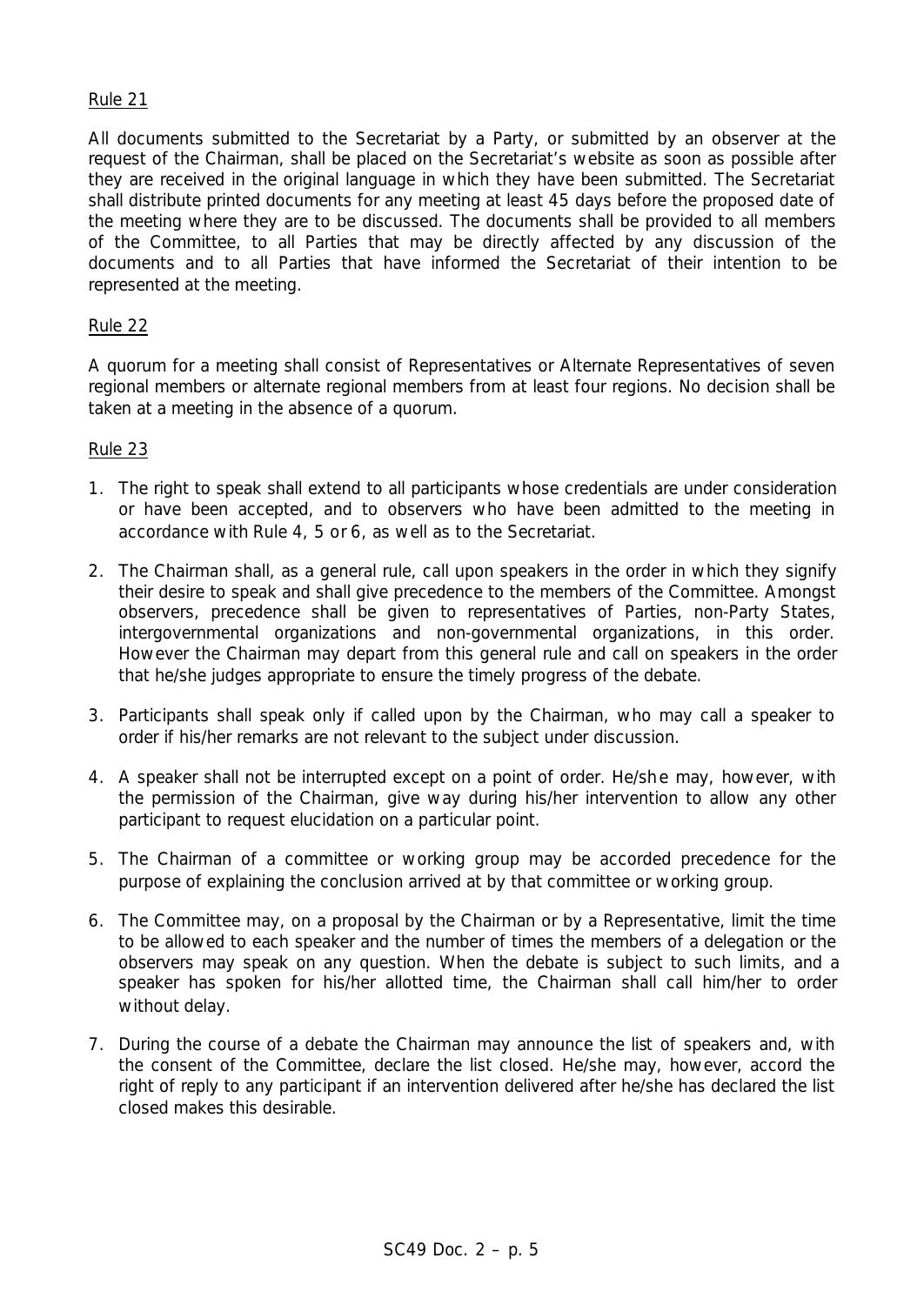## Rule 24

Decisions of the Committee shall be taken by consensus unless a vote is requested by the Chairman or by Representatives or Alternate Representatives of regional members or alternate regional members from two regions.

#### Rule 25

In the case of a vote, the decision of the Committee shall be taken by a simple majority of the regional members or alternate regional members voting. In the case of a tie, the motion shall be considered as rejected unless the tie is broken by the vote of the Depositary Government.

#### Rule 26

At the request of the Chairman or of any Representative or Alternate Representative the Committee shall decide by a vote whether the discussion of any particular subject shall be held in closed session; any such vote shall be decided by a simple majority. Parties represented at the meeting by observers shall be entitled to be represented at closed sessions.

#### Rule 27

A concise executive summary of the decisions of the Standing Committee shall be prepared by the Secretary and endorsed by the Standing Committee before the closure of each meeting.

#### Rule 28

A summary record of each meeting shall be prepared by the Secretary and sent to the Parties represented at the meeting within 40 days. This shall be presented in the order of the agenda and comprise three parts for each agenda item: a short statement indicating the main points of the discussion (without reference to any particular Party); the text indicating the decision that was made, as it appears in the executive summary; and the text of any statement provided by the representative of any Party that was read into the record during the meeting. The Secretary shall take into account the comments received within 20 days of the circulation and shall communicate the final summary record to all Parties after it is approved by the Chairman.

#### Rule 29

The working languages of the meetings of the Committee shall be English, French and Spanish.

#### **Communication procedure**

#### Rule 30

Any member may submit a proposal to the Chairman for a decision by postal procedure. The Chairman shall send the proposal to the Secretariat for communication to the members, who shall comment within 40 days of the communication of the proposal; any comments received by the Secretariat within this time limit shall also be so communicated to the members.

#### Rule 31

If no objection from a regional member to a proposal is received by the Secretariat within 25 days of the date when the results of the consultation on the proposal were communicated to the members, the proposal shall be considered as adopted, and notice of the adoption shall be given to all members.